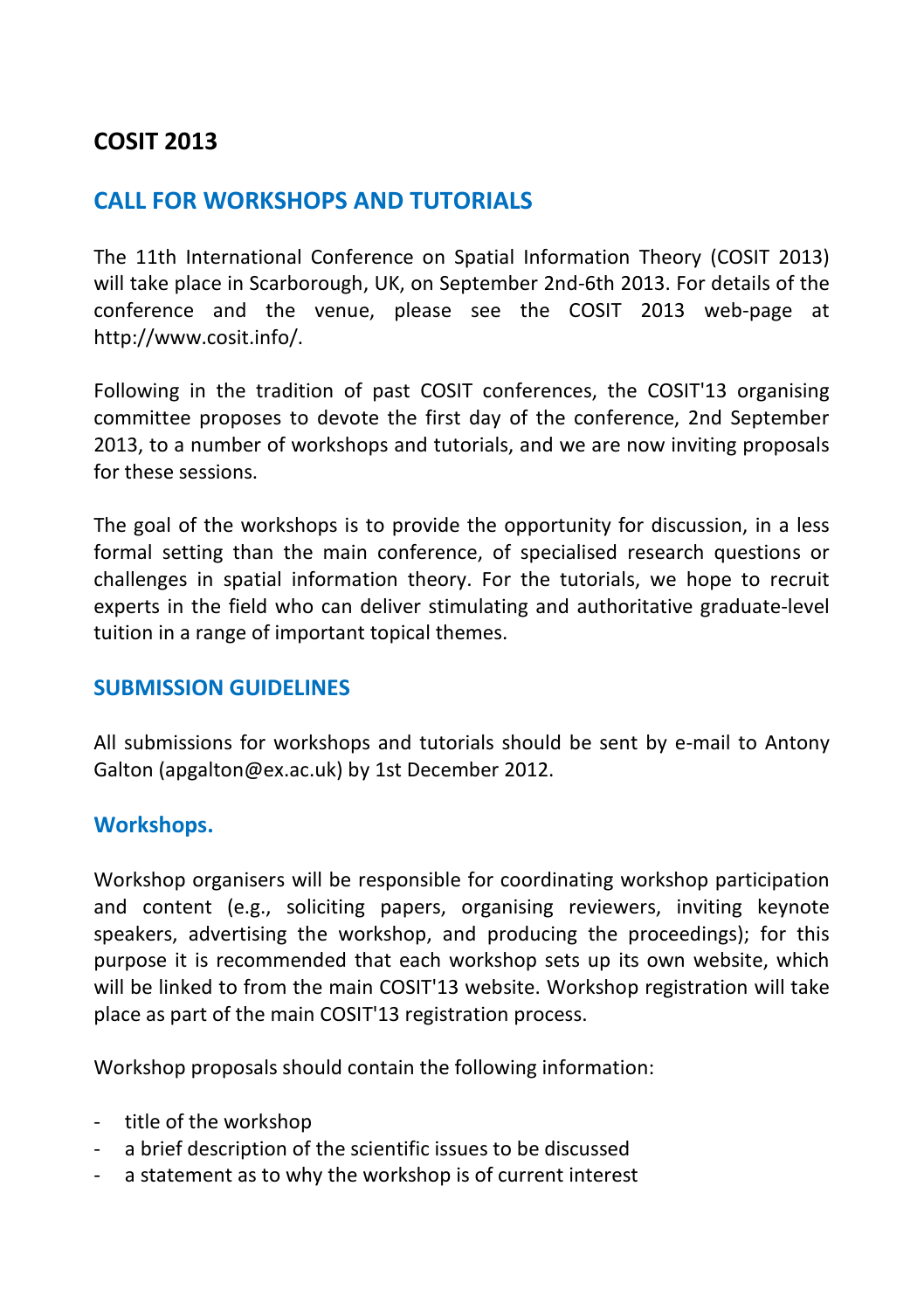- name(s), e-mail(s) and home page(s) of the organiser(s) (if more than one, please indicate who will act as primary contact)
- the proposed organising committee (including for each member whether or not they have definitely agreed to act in this capacity)
- whether it is planned as a half-day or whole-day event
- a provisional plan for the workshop indicating the types of activities to be included (e.g., invited talks, submitted papers, panel sessions, general discussion sessions, demonstrations, etc)
- an estimate, with justification, of the number of expected participants

If the workshop is one of a series, please indicate in what way the proposed workshop brings genuine novelty.

(Note: If it is intended to invite keynote speakers, please bear in mind that the COSIT organisers cannot provide funding for this; organisers will need an independent source of funds.)

### **Tutorials.**

Tutorial proposals should contain the following information:

- title of the tutorial
- name(s), e-mails(s) and home page(s) of the instructor(s), with an indication of previous experience of similar activities
- aims and learning objectives
- scope of tutorial and description of topics
- whether it is planned as a half-day or whole-day event
- a 500-word description
- target audience, including prerequisite knowledge expected

## **IMPORTANT DATES**

Submission of Workshop and Tutorial proposals: 1st December 2012 Notification: 15th December 2012 Date of Workshops and Tutorials: 2nd September 2013